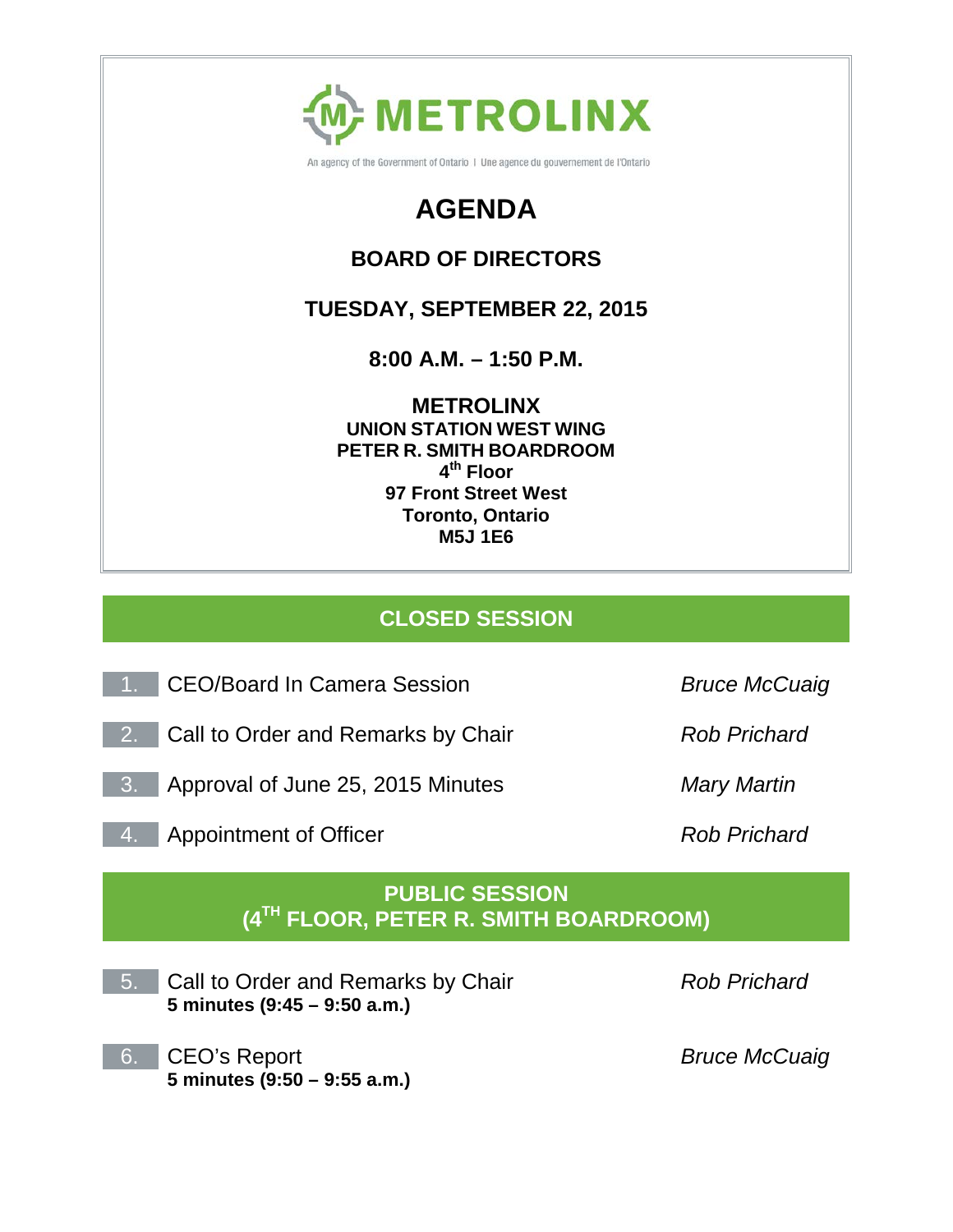### **METROLINX**

#### **AGENDA**

#### **BOARD OF DIRECTORS MEETING**

#### **TUESDAY, SEPTEMBER 22, 2015**

#### **Page 2 of 3**

| 7.  | <b>Regional Express Rail Progress Update</b><br>30 minutes (9:55 - 10:25 a.m.)                                                                                                                                              | Leslie Woo/<br>Jack Collins/<br><b>James Purkis</b>                                                                         |
|-----|-----------------------------------------------------------------------------------------------------------------------------------------------------------------------------------------------------------------------------|-----------------------------------------------------------------------------------------------------------------------------|
| 8.  | <b>Rapid Transit Capital Projects Update</b><br>15 minutes (10:25 - 10:40 a.m.)                                                                                                                                             | Jack Collins/<br>John Jensen                                                                                                |
| 9.  | <b>GTHA Fare Integration Update</b><br>30 minutes (10:40 - 11:10 a.m.)                                                                                                                                                      | Leslie Woo                                                                                                                  |
|     | 10. Pan Am and Parapan Am Debrief<br>10 minutes (11:10 - 11:20 a.m.)                                                                                                                                                        | Greg Percy/<br>Leslie Woo                                                                                                   |
| 11. | <b>Customer Experience Committee Chair Report</b><br>10 minutes (11:20 - 11:30 a.m.)                                                                                                                                        | <b>Marianne</b><br><b>McKenna</b>                                                                                           |
| 12. | <b>Quarterly Reports</b><br>10 minutes (11:30 - 11:40 a.m.)<br>12.1 Union Pearson Express<br>12.2 PRESTO<br>12.3 GO Transit<br>12.4 Planning and Policy<br>12.5 Strategic Communications<br><b>Capital Projects</b><br>12.6 | <b>Kathy Haley</b><br><b>Robert Hollis</b><br><b>Greg Percy</b><br>Leslie Woo<br><b>Judy Pfeifer</b><br><b>Jack Collins</b> |

### **CLOSED SESSION (4TH FLOOR, PETER R. SMITH BOARDROOM)**

- 13. Report of Board Standing Committees
	- 13.1 Executive Committee
	- 13.2 Audit, Finance & Risk Management **Committee**
	- 13.3 Governance Committee
	- 13.4 Human Resources & Compensation **Committee**

*Rob Prichard Stephen Smith*

*Rahul Bhardwaj Rose Patten*